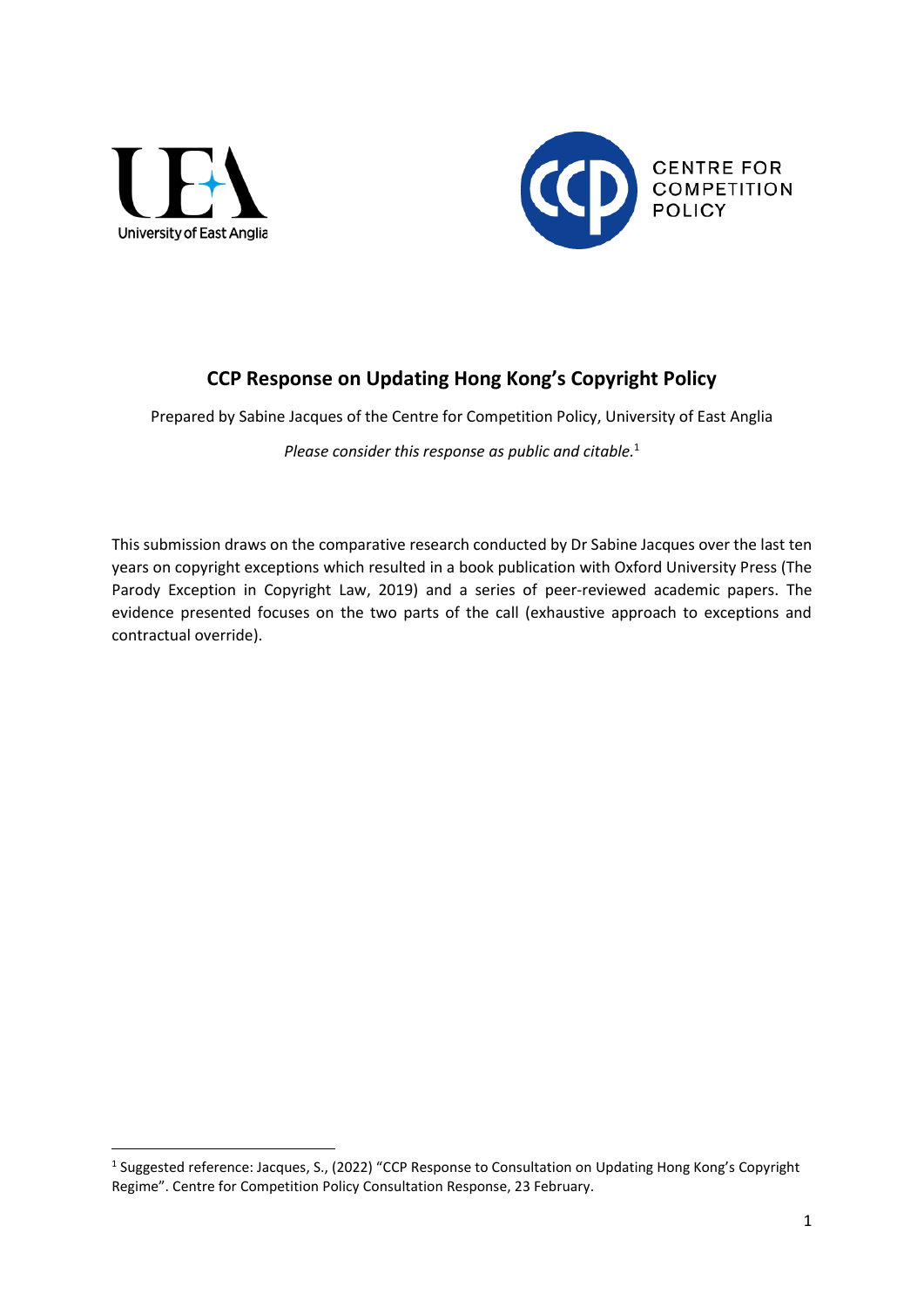# **Brief summary:**

This submission offers evidence in response to the following questions posed in the call on updating Hong Kong's copyright regime:

# *1) Exhaustive approach to exceptions (Chapter 3)*

*1.2) Against the above analysis, we would like to invite views on the following issue: Hong Kong, similar to most jurisdictions worldwide, should continue to maintain the current exhaustive approach by setting out all copyright exceptions based on specific purposes or circumstances in the CO.*

# *2) Contract override (chapter 4) 2.1) Hong Kong should not introduce provisions to the CO to restrict the use of contracts to exclude or limit the application of statutory copyright exception(s).*

The evidence draws from:

- A review of historical developments in copyright;
- A review of recent cases and most relevant literature;
- Empirical research into the impact of automatic anti-piracy systems on cultural diversity.

#### We find that:

- Changing from an exhaustive to a non-exhaustive system jeopardises legal certainty, could lead to a violation of international copyright law and does not automatically lead to a more flexible system. Evidence suggests that although a non-exhaustive system has the potential to be more flexible, courts tend to be more conservative in their application. Therefore, changing the system of copyright exception does not necessarily mean a better alignment with users' expectations or a better promotion of freedom of expression;
- Assuming a lack of empirical evidence supporting the position that freedom of contract has a detrimental impact on the efficiency of copyright exceptions, there are strong arguments in favour of making some copyright exceptions which are deeply anchored in human rights. This is more in line with the human rights framework and offsets the lack of flexibility of copyright exceptions to some extent.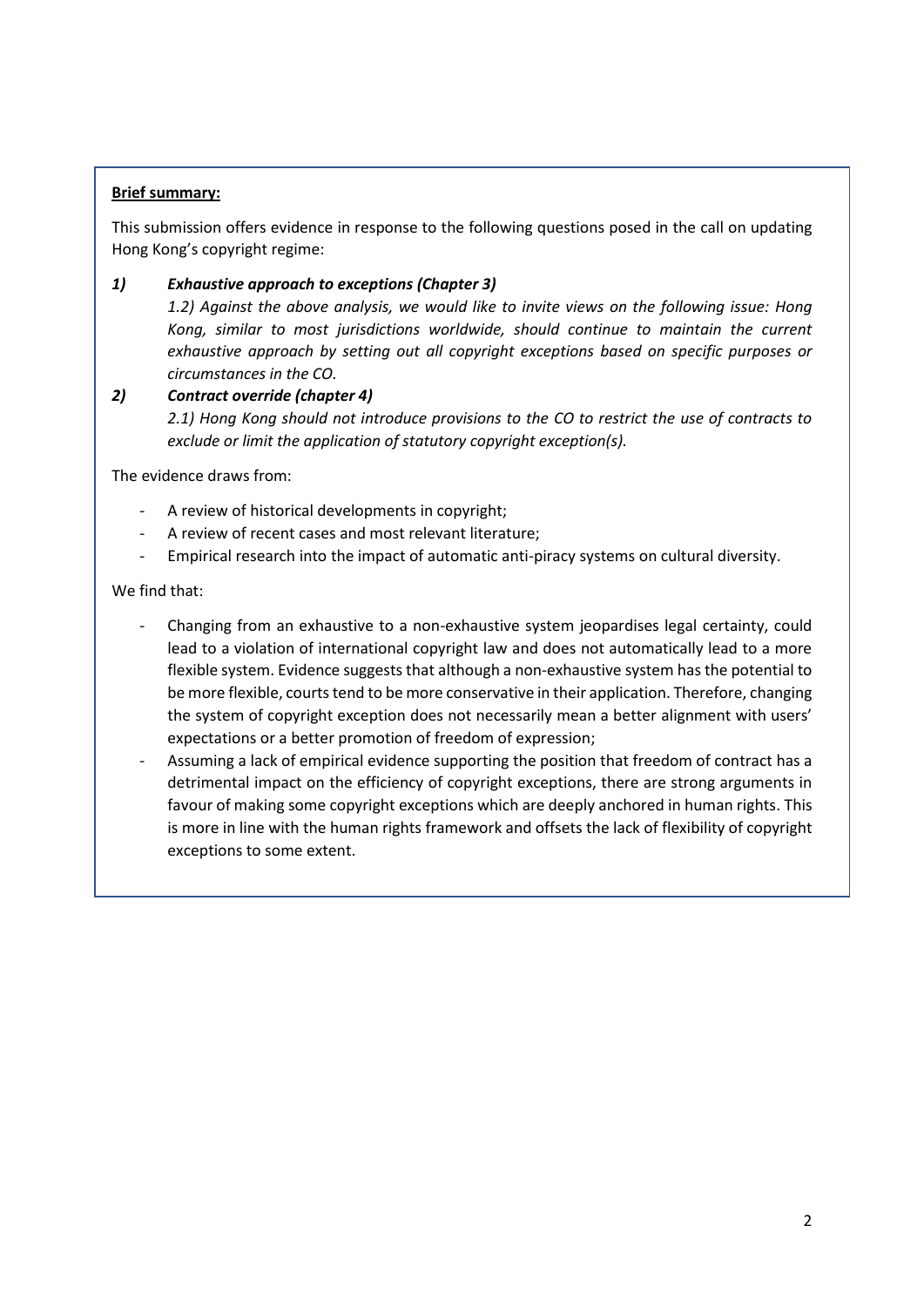#### **Introduction**

With the development of copyright law towards further protection for right-holders, there is an increasing demand for scrutinising the balance struck between the rights of right-holders and the interests of others. After all, copyright aims to foster the creation of creative works later disseminated in society. If right-holders' rights are not adequately calibrated, this may dramatically impact the future of creative endeavours and circulation of cultural works in society. It may also impede on the protection and promotion of the right to freedom of expression.

Against this backdrop, Hong Kong's initiative to update its copyright regime must be praised. It demonstrates a willingness to ensure that its copyright regime is fit for purpose as well as increasing its legitimacy in the public's eye. We thank the Government for enabling us to share our views.

# **Chapter 3: On the exhaustive approach to exceptions**

*Maintaining an exhaustive approach to copyright exceptions is the best way to respect international obligations*. The satisfaction of international obligations would be jeopardised by the adoption of a non-exhaustive approach. To preserve the right of reproduction and harmonise copyright exceptions at international level, copyright exceptions not specifically protected under Berne and TRIPS (such as quotations or illustrations for teaching – article 10 Berne Convention and via article 9 TRIPS) must meet the three-step test (article 9.2 Berne Convention). This 'tool' requires legislators wishing to introduce copyright exceptions to ensure that these meet three distinct and cumulative requirements.<sup>2</sup> Consequently, copyright exceptions must remain confined to 'certain special cases' which must not 'conflict with the normal exploitation of the work' and precluding any 'unreasonable prejudice to the legitimate interests of the author/right-holder'. In essence, the three-step test was introduced as a protective shield to mitigate concerns over the introduction of new and unconstrained exceptions to the reproduction right.<sup>3</sup>

Adopting an open-ended approach to copyright exceptions, such as fair use, may represent a challenge in the compliance with the international three-step test. In fact, legal scholars today are still debating whether fair use is compliant with the three-step test.<sup>4</sup> This point was part of a complaint lodged by the European Community against section 110(5) of the US copyright Code in 1999 to the WTO Dispute Settlement Body.<sup>5</sup> The facts can be summarised as follows. Section 110(5) of the US Copyright Code enables television and radio to be played in public spaces without the payment of a royalty fee under certain conditions. As a starting point, the WTO Dispute Settlement Body confirmed that the first requirement of exceptions being limited to 'certain special cases' means that the situations to which the copyright exception applies must be well-defined and narrow in scope.<sup>6</sup> Consequently, there are serious concerns that a shift from a closed to an open approach to copyright exceptions would challenge the satisfaction of this first requirement.<sup>7</sup> Additionally, as the defence can be available to anyone for any purpose, the group of users can potentially be unlimited, inherently adding uncertainty as to the satisfaction of this first three-step test requirement.<sup>8</sup> This represents the

<sup>2</sup> For a complete study on the interpretation of the three-step test, see M. Senftleben, *Copyright, Limitations and the Three-Step Test: An analysis of the Three-Step Test in International and EC Copyright Law* (Kluwer, 2004).

<sup>3</sup> S. Jacques, *The Parody Exception in Copyright Law* (OUP, 2019), 54.

<sup>4</sup> Ibid, 65.

<sup>5</sup> WTO Panel WT/DS160/5 of 16 April 1999. The WTO Panel examined the compliance of fair use as enshrined in section 110(5) of the US Code with the three-step test of article 13 TRIPs Agreement 1994.

<sup>6</sup> WTO Panel WT/DS160/5 of 16 April 1999, at 6.113.

<sup>7</sup> H. C. Jehoram, 'Restrictions on copyright and their abuse' (2005) 27(10) *EIPR* 359, 362.

<sup>8</sup> S. Jacques, *The Parody Exception in Copyright Law* (OUP, 2019), 66.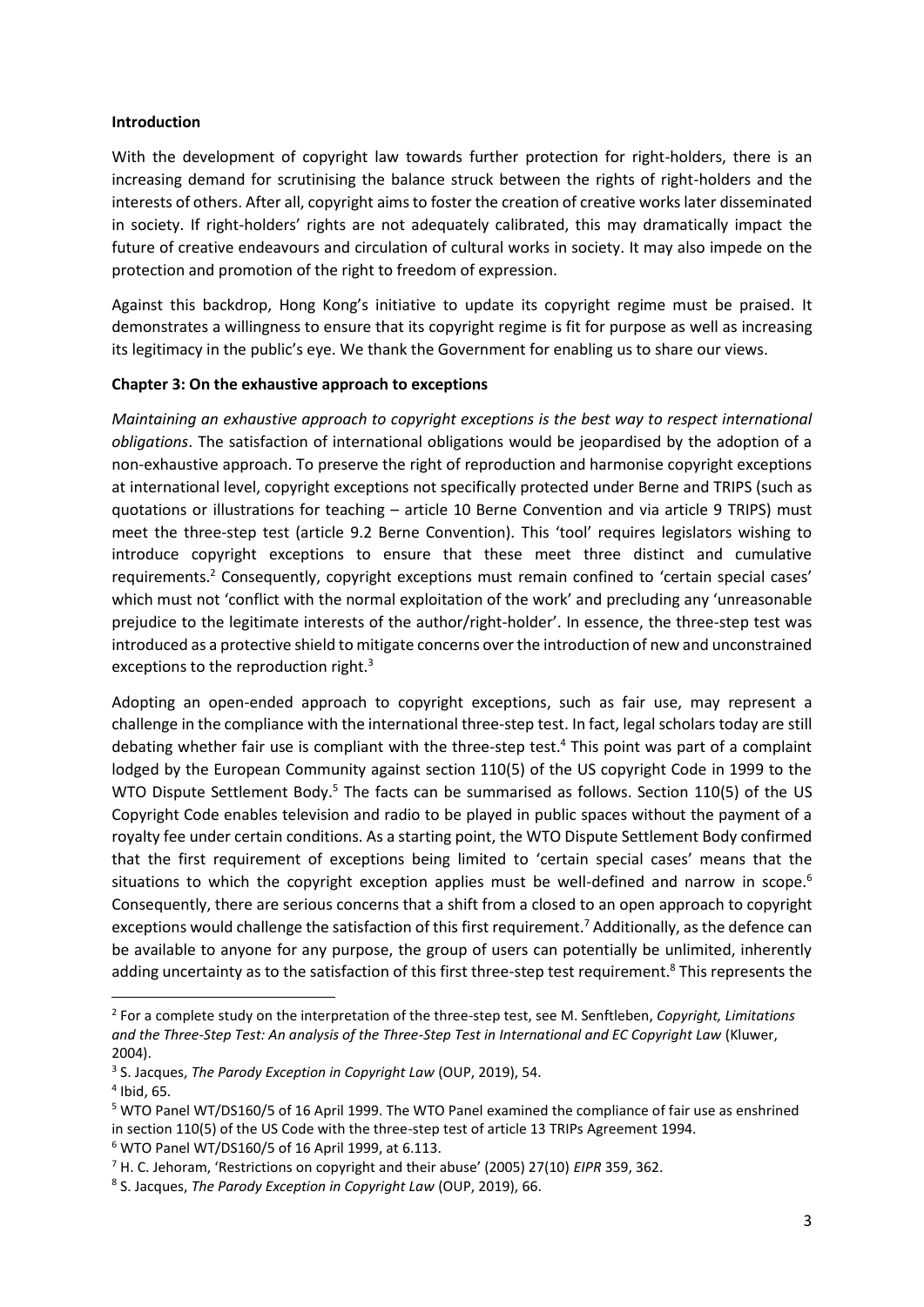traditional objection to whether the fair use doctrine can be qualified as 'limited' in reach and scope as warranted by the three-step test.

This being said, some jurisdictions have contemplated moving away from an exhaustive approach to copyright exceptions and limitations towards a fair use doctrine to counterbalance the developments in copyright legislation which have sought to reinforce the rights of right-holders at the expense of the interest of users and the wider public. Given the pace of technology and the changing habits of users, adopting a fair use doctrine gains popularity due to its flexibility. Nevertheless, there are three difficulties in doing so.

Firstly, whilst the US fair use doctrine was eventually held as compliant with the three-step test as enshrined in TRIPS, this result mainly hinged on the fact that the doctrine rests on a rich jurisprudence developed over the last 150 years enabling the determination of which 'certain special cases' the exception pertains to.<sup>9</sup> Whether a jurisdiction can swiftly go from one approach to another without the teaching from a rich jurisprudence to funnel the legitimate uses from uses which would impact the normal exploitation of works by right-holders is uncertain.<sup>10</sup>

Secondly, despite its appealing flexibility, fair use is not always easily applied by courts. This is evidenced by parodic uses in the US. Although the Supreme Court in *Campbell*<sup>11</sup> did not exclude parody uses using copied copyright materials as a vehicle for comments, the net result is that lower courts interpreted the Supreme court's narrowing of the defence to uses commenting upon the work borrowed. The facts of the case at hand were interpreted as *excluding* any parodies using a copyrightprotected work as a vehicle for commenting on another subject because these uses could rely on other materials to pass the comment intended. For many years, there have therefore been discussions as to whether satires - which are equally strongly supported by freedom of expression arguments - can in fact be protected.<sup>12</sup> Whilst this matter is more or less resolved by allocating greater weight to the transformative nature of the use, satires were eventually saved from constituting an infringement based on the robust US First amendment culture.<sup>13</sup> In essence, the adoption of fair use leads to more legal uncertainty as to the outcome of particular cases given the absence of purposes for which the doctrine is applicable and the absence of guidance as to the appreciation of fair use factors in a jurisdiction whose legal history is based on an exhaustive list of exceptions.

Thirdly, operating such a shift in conceiving exceptions implies a more in-depth revamp of copyright principles. For example, copyright laws around the world tend to abide by the principle of high level of protection for right-holders and strict interpretation of exceptions. Moving away from an exhaustive list of exceptions could offset the careful balance struck by legislators. In this regard, undertaking a comparative exercise with the UK may be beneficial given the shared legal history between both jurisdictions.

This being said, although some may argue that maintaining an exhaustive list of exceptions is less flexible and less easily adapts to the technological changes, it must be emphasised that the adoption of fair use could lead to judicial difficulties. In fact, both approaches represent challenges. Whilst an open-ended approach may give the flexibility to adapt to new technological uses without legislative

<sup>9</sup> S. Jacques, *The Parody Exception in Copyright Law* (OUP, 2019), 25.

 $10$  Ibid.

<sup>11</sup> *Campbell* v. *Acuff-Rose Music, Inc.*, 510 U.S. 569 (1994).

 $12$  It is therefore valuable for the Government to expressly include satires amongst the purposes of the new parody exception.

<sup>13</sup> Sabine Jacques, *The Parody Exception in Copyright Law* (OUP, 2019), 164; J. Mo, 'Media shifting in Hong Kong - a justifiable exemption?' (2009) 20(6) *Ent. L. R.* 222, 225.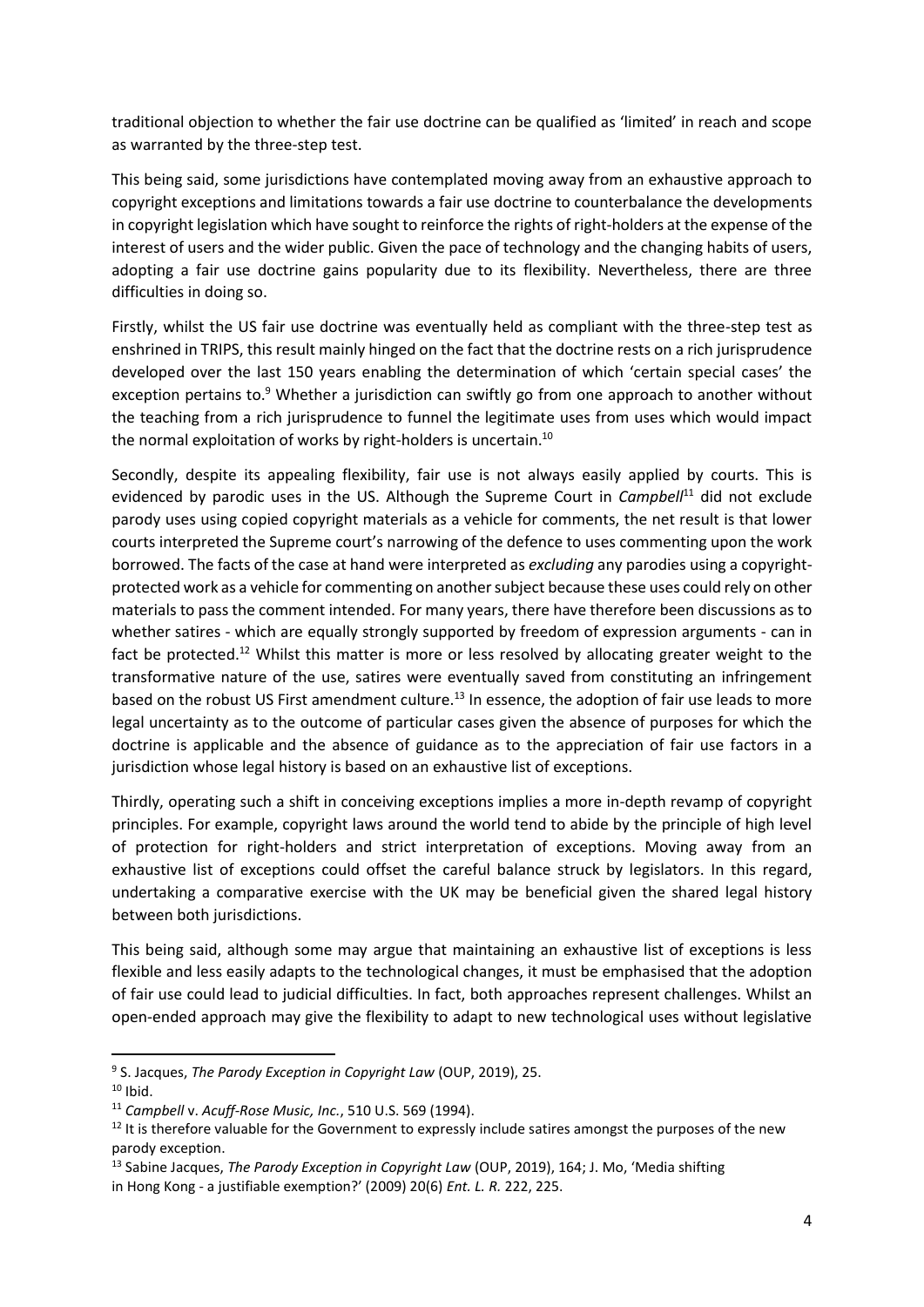intervention, this can only occur where the judiciary is familiar with this type of flexible legal notion as well as having a robust framework protecting freedom of expression. Simply implementing the fair use doctrine from a different judicial system will not yield the similar results. There are nevertheless ways to render fair dealing more flexible. Although the purposes are set in the legislation, factors are not. The judiciary can choose which factors are more pertinent for the facts at hand as well as introducing additional fairness factors. The legislative purposes are not set in stone either. As a matter of interpretative principle, the ordinary meaning of terms should prevail.<sup>14</sup> This generally means that dictionary definitions constitute the starting point to any analysis. However, courts must remember that the application of the exception must enable the realisation of the objectives sought by the legislator. This provides some breathing space for the judicial system to stretch the boundaries of a copyright exception as long as stretching the scope of the definition does not go beyond or against the objectives underpinning an exception.<sup>15</sup> For example, exceptions deeply rooted in the right to freedom of expression such as the new exceptions of parody, quotation and comment on current events require courts to acknowledge that users have more than a simple interest to see these uses saved from infringement.<sup>16</sup> Deeply linked to the realisation of the fundamental right to freedom of expression, it is legitimate to recognise that these exceptions act as rights in the sense that as soon as the requirements attached to the realisation of one of these exceptions are met, the exclusive rights of the right-holders must make way in favour of the user relying on the exception. Essentially, exceptions should not be interpreted in a restrictive manner.

#### **Chapter 4: Contract override**

The new fair dealing exceptions proposed by the Government demonstrate the increased commitment to protecting freedom of expression. These steps ought to be applauded. However, these efforts would be moot without proper safeguards and there is no denying that the digital environment has made it easier for right-holders to fortify their position to safeguard their rights at the expense of legitimate uses by users through imposed contractual terms on users.<sup>17</sup>

Therefore, as much as the principle of freedom to contract must be preserved, there is a legitimate question to ask which is how freely parties are able to contract online. As skilfully explained by Guibault, in the traditional contract theory, parties have equal bargaining powers and can negotiate contractual terms in good faith.<sup>18</sup> Consequently, if a party decides to waive the application of a copyright exception, this is based on an understanding of the implications of doing so. However, this traditional setting has largely been superseded by the standard terms of contract model whereby parties do not have equal bargaining powers. Indeed, often a party will set the 'standard terms' and is unwilling to deviate from these. Whilst standard contractual terms exist in the analogue world, the digital online environment has dramatically increased their use. Guibault concludes that there is a serious risk that such contractual term prohibits an individual from exercising their right to freedom of expression and will lead to a disproportionate erosion of freedom of expression.<sup>19</sup> After all, if the

<sup>14</sup> Vienna Convention on the Law of Treaties 1969.

<sup>&</sup>lt;sup>15</sup> S. Jacques, 'On the wax or wane? The influence of fundamental rights in shaping exceptions and limitations'

in E. Rosati (eds) *The Routledge Handbook of EU Copyright Law* (Routledge, 2021) 281-298.

<sup>16</sup> S. Jacques, *The Parody Exception in Copyright Law* (OUP, 2019), 71.

<sup>17</sup> S. Jacques, *The Parody Exception in Copyright Law* (OUP, 2019), 86; C. Geiger, 'De la nature juridique des limites au droit d'auteur' (2004) 13 *Propriétés Intellectuelles* 882, 889; M. Buydens & S. Dussollier, 'Les exceptions au droit d'auteur: evolutions dangereuses' (2001) 22 *CCE* 10, 13.

<sup>18</sup> L. Guibault, *Copyright and contracts: An Analysis of the Contractual Overridability of Limitations on Copyright* (Kluwer, 2002) 198.

<sup>19</sup> L. Guibault, *Copyright and contracts: An Analysis of the Contractual Overridability of Limitations on Copyright* (Kluwer, 2002) 268.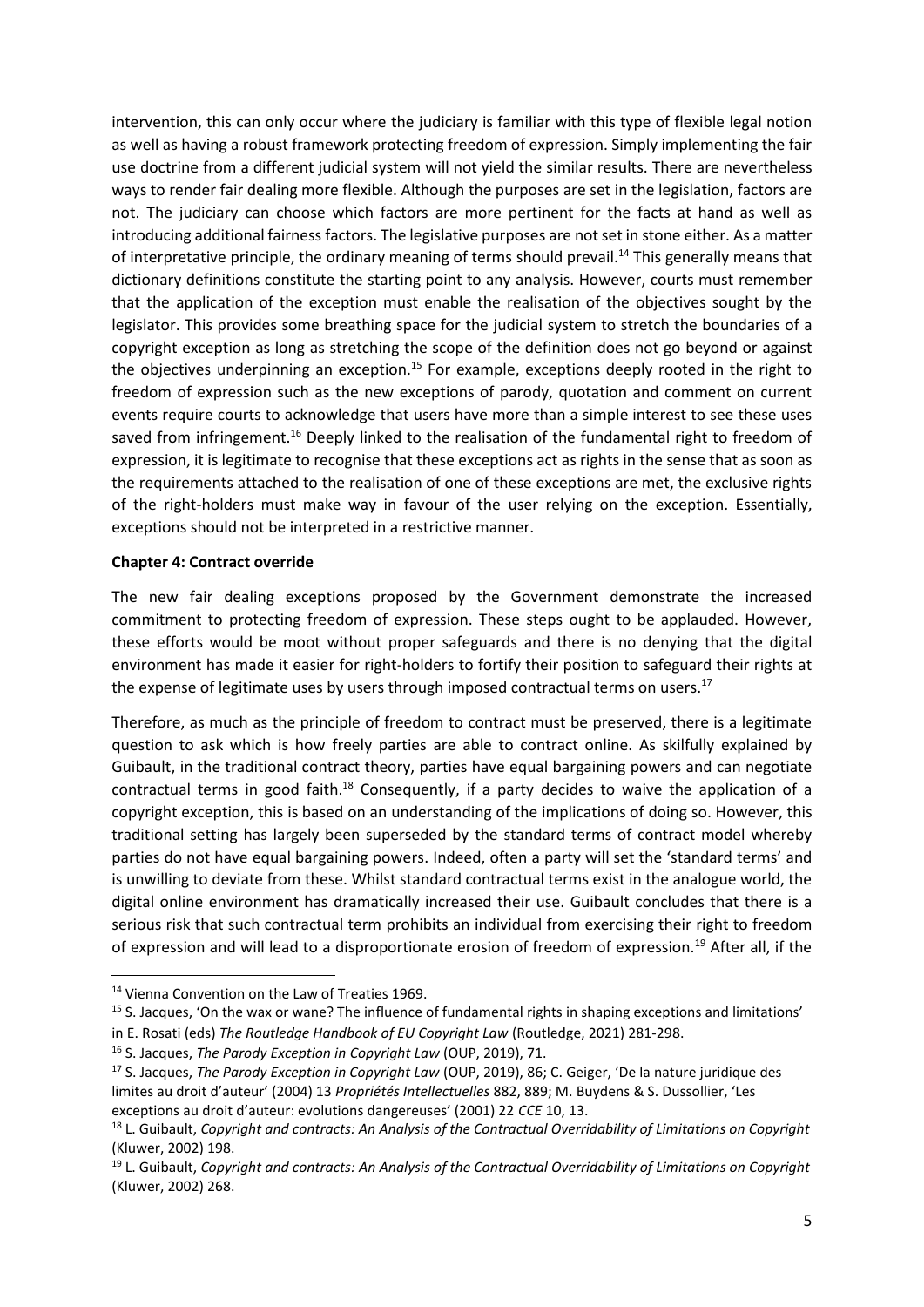reliance on or application of copyright exceptions can easily be circumvented through standard contractual terms, this would disrupt the intended internal balance sought by the legislator in copyright law.<sup>20</sup>

<sup>&</sup>lt;sup>20</sup> Which is not unheard of in some industries such as the music industry, see S. Jacques, 'Are the new fair dealing exceptions an improvement on the previous UK law, and why?' (2015) 10(9) *JIPLP* 709. For empirical evidence on the wider implications of automated anti-piracy systems on cultural diversity, see S. Jacques, K. Garstka, M. Hviid & J. Street, 'An empirical study on the use of automated anti-piracy systems and the consequences for cultural diversity' (2018) 15(2) *SCRIPTed* 277.